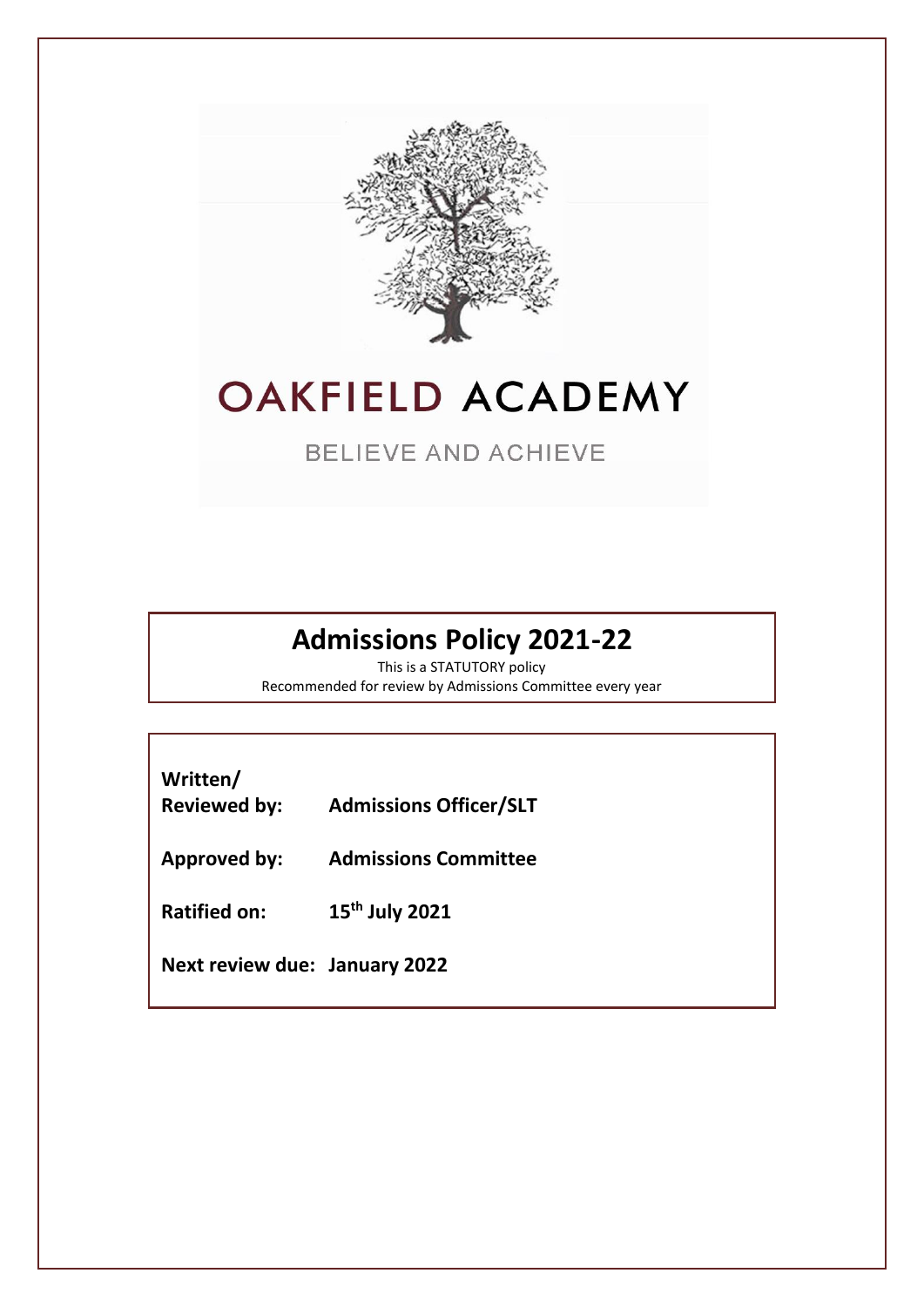#### **Admissions Arrangements for 2021/22 Academic Year**

These admission arrangements apply to all applications for admissions to Oakfield Academy for Year 5 entry in September 2021 and any in year applications from 1<sup>st</sup> September 2021.

#### **Introduction**

The Admissions Authority for Oakfield Academy is the Governing Body.

An Admissions Committee comprising of Governors is responsible for taking all admission decisions for children transferring into Year 5 and for joining the school during the academic year.

Somerset Local Authority is responsible for co-ordinating all applications for children who transfer into Year 5. These admissions arrangements should be read in conjunction with Somerset's published co-ordinated Admissions Scheme for September 2021.

#### **The Published Admission Number**

The Governing Body has set an Admission Number of 174 for the year of entry. This indicates the maximum number of children who would be admitted and is designed to make maximum use of space and resources.

#### **Applying for a school place**

In order to be considered for a place at Oakfield Academy, an application form must be completed. Applications can be made on-line at www.somerset.gov.uk/admissions or paper forms can be obtained from Somerset Local Authority. In-year application forms are available from the Academy. If there is additional information which should be considered this must be submitted at the same time as the application form on a Supplementary Information Form (SIF). School place application forms must be received by the following closing dates and times:

#### **Applications for Year 5 in 2021**

The closing date for year 5 applications in September 2021 is 15 January 2021. Outcomes will be sent by the Local Authority on behalf of the Governing Body by e-mail or second class post on the published outcome date, 16 April 2021.

Any Supplementary Information Forms must be submitted alongside the application form. Any application received after the closing date will be recorded as late and cannot then be administered until all on time applications have been considered by which time places may no longer be available within the Published Admission Number.

Where there are fewer applications received than places available in the particular year group, every child will be allocated a place. Where there are more applications received at any one time than places available within the Admission Number, then every application will be considered against the oversubscription criteria. Children will be allocated places in priority order to the Admission Number and all other applications will be refused. Places will be allocated strictly in accordance with the National Equal Preference with Ranking allocation method.

#### **In Year Applications**

Applications for a place during the academic year must be made directly to the Academy office, by completing the in-year application form. The Governors' Admissions Committee will consider applications promptly and applicants will receive a response within 10 school days following receipt of the application. Where a school place is offered it will be held open for 14 school days and applicants will need to confirm acceptance within this time.

#### **Oversubscription Criteria**

**The school will be required to admit any child where the Academy is named as their Education and Health Care Plan (EHCP) (as previous statement conditions), for SEND.**

- 1. Children Looked After– Children who are in the care of a Local Authority or have previously been and are now formally adopted or subject to a residence/child arrangement order or special guardianship order. Children who appear (to the admission authority) to have been in state care outside of England and ceased to be in state care as a result of being adopted. (See important note 1)
- 2. Children without a statement of Special Educational Needs, identified with a sensory, physical or medical disability (High Needs Pupils), where a multi-agency professional team has identified the School as the nearest accessible school. (See important note 2).
- 3. Children living in the catchment area, with an older sibling at the school at the time of admission, and who live at the same address.
- 4. Children living in the catchment area.
- 5. Children living outside the catchment area, with an older sibling at the school at the time of admission, and who live at the same address.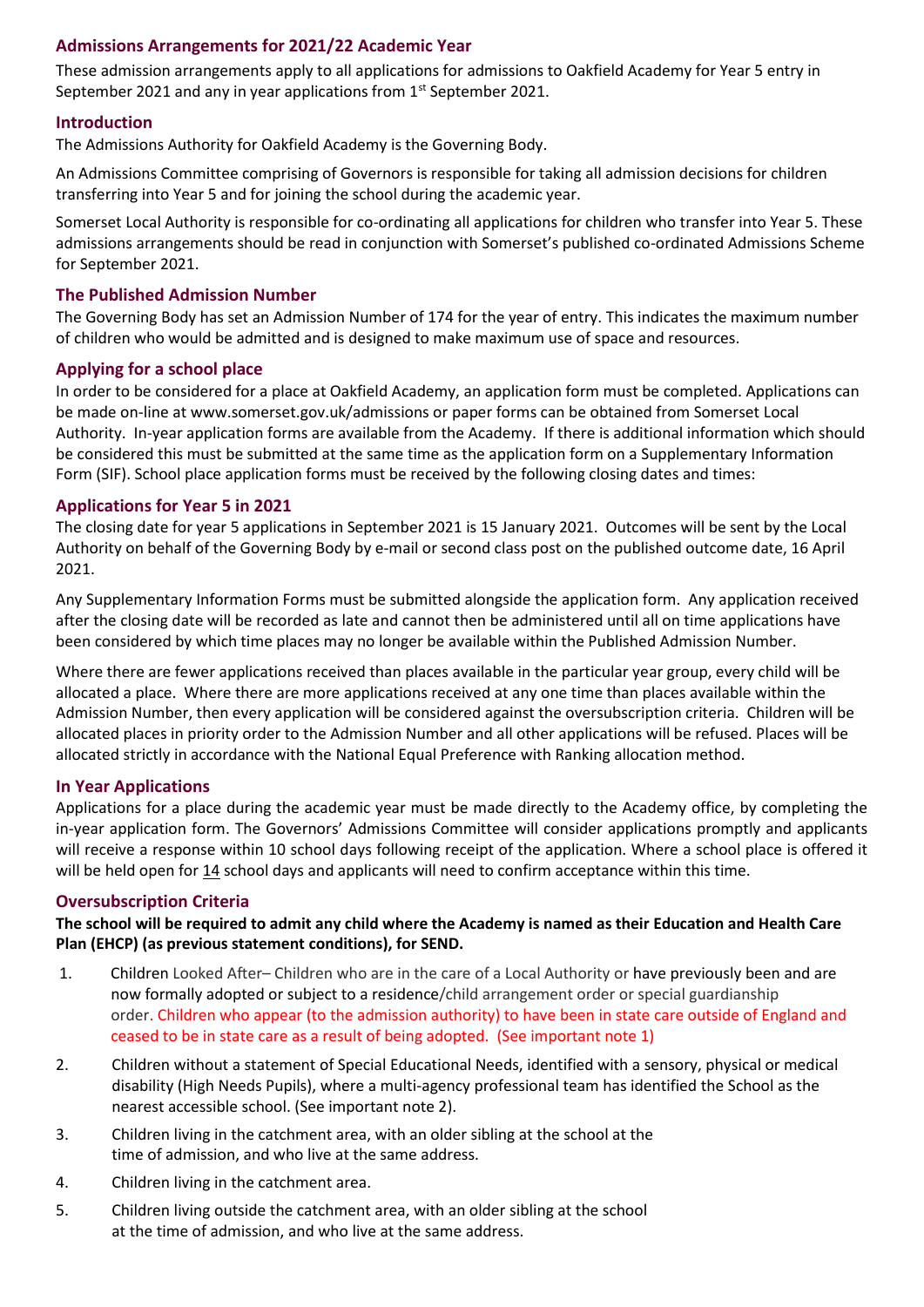#### **Important Notes**

- 1. A "Looked After Child" means any child who is in the care of a local authority in accordance with Section 22 (1) of the Children Act 1989. A child who was "a previously Looked After Child" means a child who after being Looked After became subject to an Adoption Order under Section 46 of the Adoption and Children Act 2002, a Residence Order under Section 8 of the Children Act 1989 or Special Guardianship Order under Section 14A of the Children Act 1989 as well as those children who appear (to the admission authority) to have been in state care outside of England and ceased to be in state care as a result of being adopted. Relevant evidence will be required to be submitted.
- 2. Criterion 2 enables schools to plan with SEN Officers for the school entry of children with physical, medical or sensory impairments, where significant capital works (e.g. accessible toilets, changing space, access to classrooms) are required. The lead time on these projects mean that school place outcome dates are too late for work to be completed in time for school entry in September. However, with the support of this criterion plans can be actioned with certainty early in the year.

#### **Tie Breaker**

In the event of oversubscription within any of the criteria listed above, preference will be given to applicants who live closest to the school, as measured in a straight line by a Geographical information System (GIS) method from the address point of the school site to the address point for the pupil's home. Where two distances are equal and it is therefore not possible to differentiate between them, priority will be determined by independent drawing of lots.

#### **Multiple birth applications (for example twins)**

In the case of multiple birth applications, where it would only normally be possible to admit one child within Admission Number, a place(s) will be allocated above Admission Number at the point of allocation. This will ensure that multiple birth siblings can be allocated places at the same school (sibling definition still applies).

#### **Waiting Lists**

Where an application has been refused, the child will be placed on a waiting list. This will be kept strictly in order of oversubscription criteria by the Governing Body, and will be maintained until the end of the academic year. Where places become available within the Admission Number they will be allocated to the highest ranked eligible child on the maintained list.

Children who are the subject of a direction by a Local Authority to admit or who are allocated to the school in accordance with the In-Year Fair Access Protocols, will take precedence over those children on a waiting list.

#### **Withdrawal of places**

The Governing Body will consider withdrawing the offer of a place if;

- The place has been offered on the basis of an application which is subsequently found to be fraudulent or intentionally misleading.
- The parent has not responded to the offer within 14 days.

#### **Issues relating to shared residency arrangements**

Legislation and guidance states that only one offer per child is made by the Local Authority. Therefore where separated parents issue separate applications for their child the Local Authority can only offer one place. In this situation the Governing Body requires parents to resolve matters between themselves. If an agreement cannot be reached parents may wish to seek legal advice. The Governing Body will not become involved in private disputes. The Governing Body does recognise that there may be situations where parents cannot ultimately reach an agreement between themselves and it is, therefore, necessary for the Governing Body to take a decision. Where this is the case the Governing Body will try to establish where the child spends the majority of their time and prioritise the application made by the parent living at this address.

Each parent will be required to write to the Governing Body and inform them of the number of days each week the child spends with them. Where the child spends equal time with both parents the Governing Body may ask for additional information including evidence of which parent/carer is in receipt of child benefit, and/or the name of the GP surgery at which the child is registered. When the Governing Body has received all the necessary information from both parents a decision will be reached based on the evidence provided.

#### **Retained or Accelerated Entry**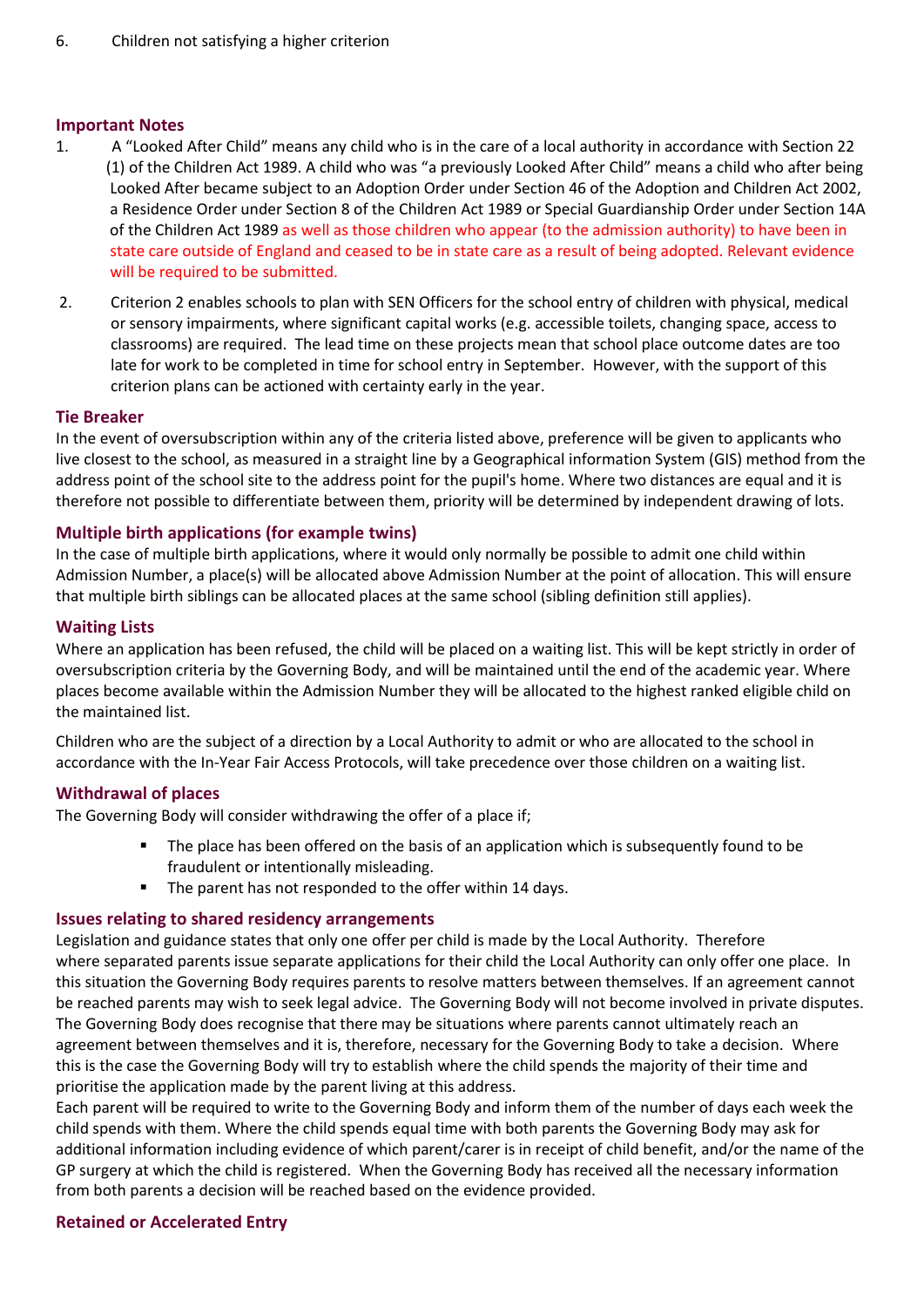The Governing Body will consider applications for retained or accelerated entry in cases where parents would like their child to be admitted to a year group either side of their child's chronological year group. The reasons for the request must be fully explained on a Supplementary Information Form and included with the school place application form.

#### **Children from Overseas**

The Governing Body will only allocate a place to anyone moving into the country from abroad if they have documentary evidence of a home address and copies of the passport and/or visa if required. The only exceptions are children of UK Service personnel and other Crown servants (including Diplomats) returning to the area.

#### **Appeals**

Applicants whose school place application is turned down have the legal right to appeal against the decision to refuse admission. Details concerning how to appeal are explained in the decision letters sent out when a place is refused.

#### **Children of UK Service Personnel**

The Admissions Authority endeavour to ensure their admission arrangements support the Government's commitment to removing disadvantage for service children. In year applications are usually considered for admission up to a maximum of half a term in advance of the place being taken up. An exception is made for children of UK service personnel and other Crown servants where a place can be made available up to a year in advance of being required providing the appropriate documentation is provided (an official government letter (e.g. MOD, FCO or GCHQ) declaring a relocation date and intended address.)

Usually, an in year place may be allocated prior to actual residency, only on receipt of exchange of contracts or a formal signed rental agreement. An exception is made for children of UK service personnel and other Crown servants. This means that, providing the application is accompanied by an official government letter (e.g. MOD, FCO or GCHQ) declaring a relocation date and intended address, The admissions authority will process the application on that address. If a home address is not available at this stage the admissions authority will accept a unit postal address or quartering area address.

If the parent is moving to the area as a result of leaving the armed forces then no special consideration will be given to the application under the grounds of the application being made by a service family.

#### **Definitions:**

#### **Home Address**

The home address is very important, as school places are allocated on the basis of the home address of each child. A child's home address is considered to be where the child spends the majority of their time with parents or carers.

Documentary evidence of home ownership or suitable rental agreement may be required, together with proof of permanent residence at the property concerned. Places cannot be allocated on the basis of an intended future address, unless the house move can be confirmed through the formal 'exchange of contracts' or the signing of a minimum of a six month tenancy agreement. The Governing Body reserve the right to seek further documentary evidence to support a claim of residence.

An address used for childcare arrangements cannot be used as a home address for the purpose of applying for a school place. Fraudulent claims relating to the home address of a particular child may lead to the withdrawal of any offer of a school place.

The Admissions Authority must be notified of any change of address during the admissions procedure.

#### **Sibling**

For the purpose of admissions, a sibling is defined as a child living at the same address as a half or full brother or sister, an adoptive brother or sister or children of the same household.

#### **Parent**

Natural parents, whether they are married or not, any person who, although not a natural parent, has parental responsibility for a child or young person. Any person who, although not a natural parent, has care of a child or young person (having care of a child or young person means that a person with whom the child lives and who looks after the child, irrespective of what their relationship is with the child is considered to be a parent in education law).

#### **Distance Measurements**

For the purpose of measuring home to school distance, all calculations will be measured using a straight-line measurement from the address point of the home to the address point of the school using the GIS mapping system. (Address Point is a dataset that uniquely defines and locates residential, business and public postal addresses in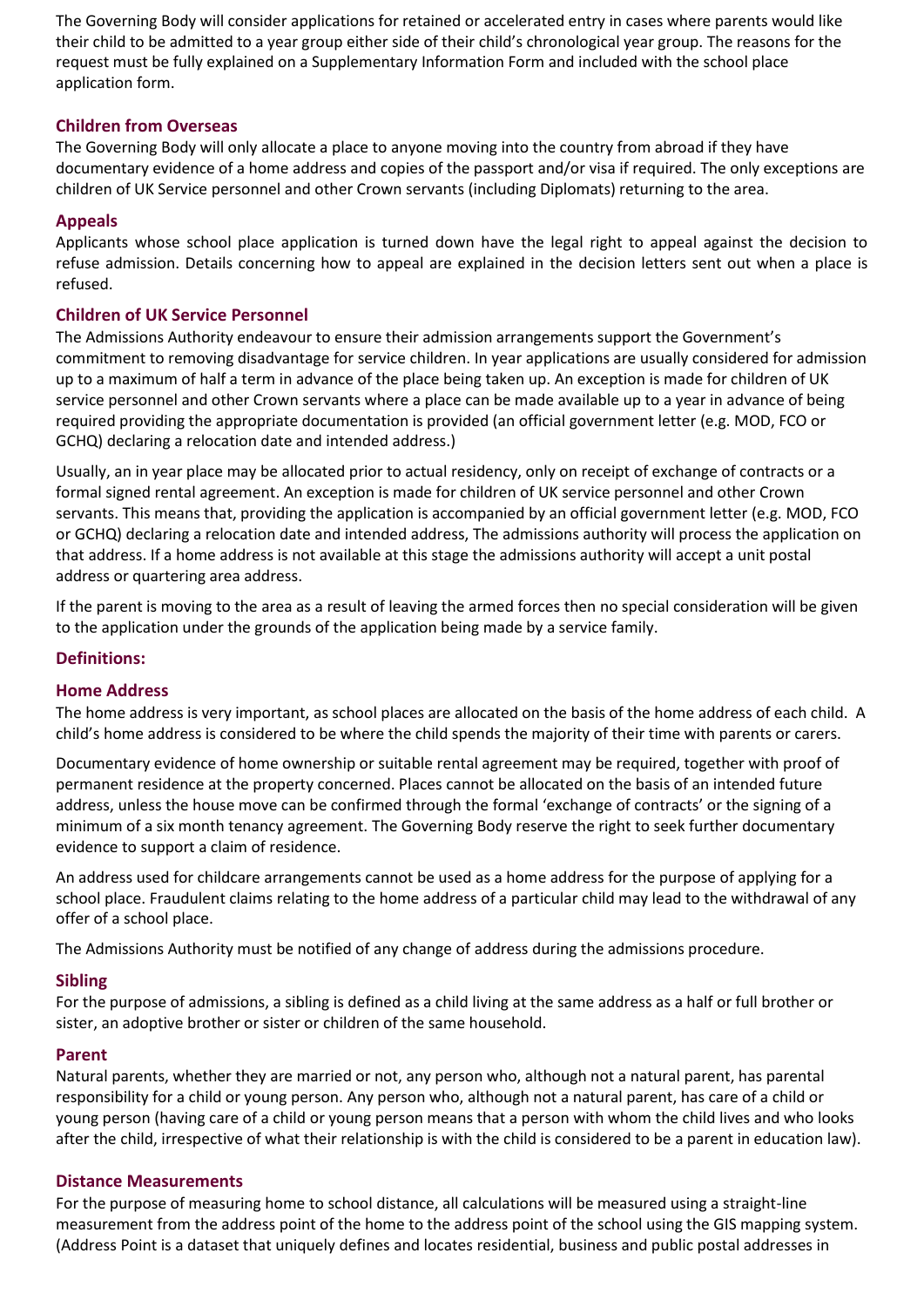Great Britain. It is created by matching information from Ordnance Survey digital map databases with more than 27 million addresses recorded in the Royal Mail). In the case of multi-level dwellings such as flats, the staircase will be included in the distance measurement.

# **ACCELERATION APPLICATION FORM**

Please complete this form if you would like your child to be accelerated (educated in a year group ahead of their chronological age).

The view of the Department for Education (DfE) is that it is preferential to teach children in their chronological age group and that this should only be deviated from in extreme circumstances. A request for acceleration will be discussed with the relevant professionals and the Head Teacher and will be ultimately considered by the Governing Body. It is only granted in exceptional circumstances.

| Child's Full Name         |                             |  |
|---------------------------|-----------------------------|--|
| Date of Birth             |                             |  |
| <b>Current Year Group</b> | Chronological Year<br>Group |  |
| Home Address              |                             |  |
|                           |                             |  |
| Child's Current School    |                             |  |

Have you already discussed this with your child's current Head teacher or pre-school?

| Yes |  |
|-----|--|
| No  |  |

Does your child have a Statement of Special Educational Needs?

| Yes |  |
|-----|--|
| No  |  |

Would you like to receive a copy of the completed form with your outcome letter?

| Yes |  |
|-----|--|
| No  |  |

Please use the next page to explain your reasons for this request. You may attach any medical information or psychological reports obtained independently or any other information you feel is relevant that you would like us to consider. Please ensure that any supporting evidence is clearly marked with your child's name.

If necessary your child's current school, pre-school or other professionals will be contacted for their views prior to a decision letter being sent to you.

**Please return this form to; Accelerations and Retentions Oakfield Academy**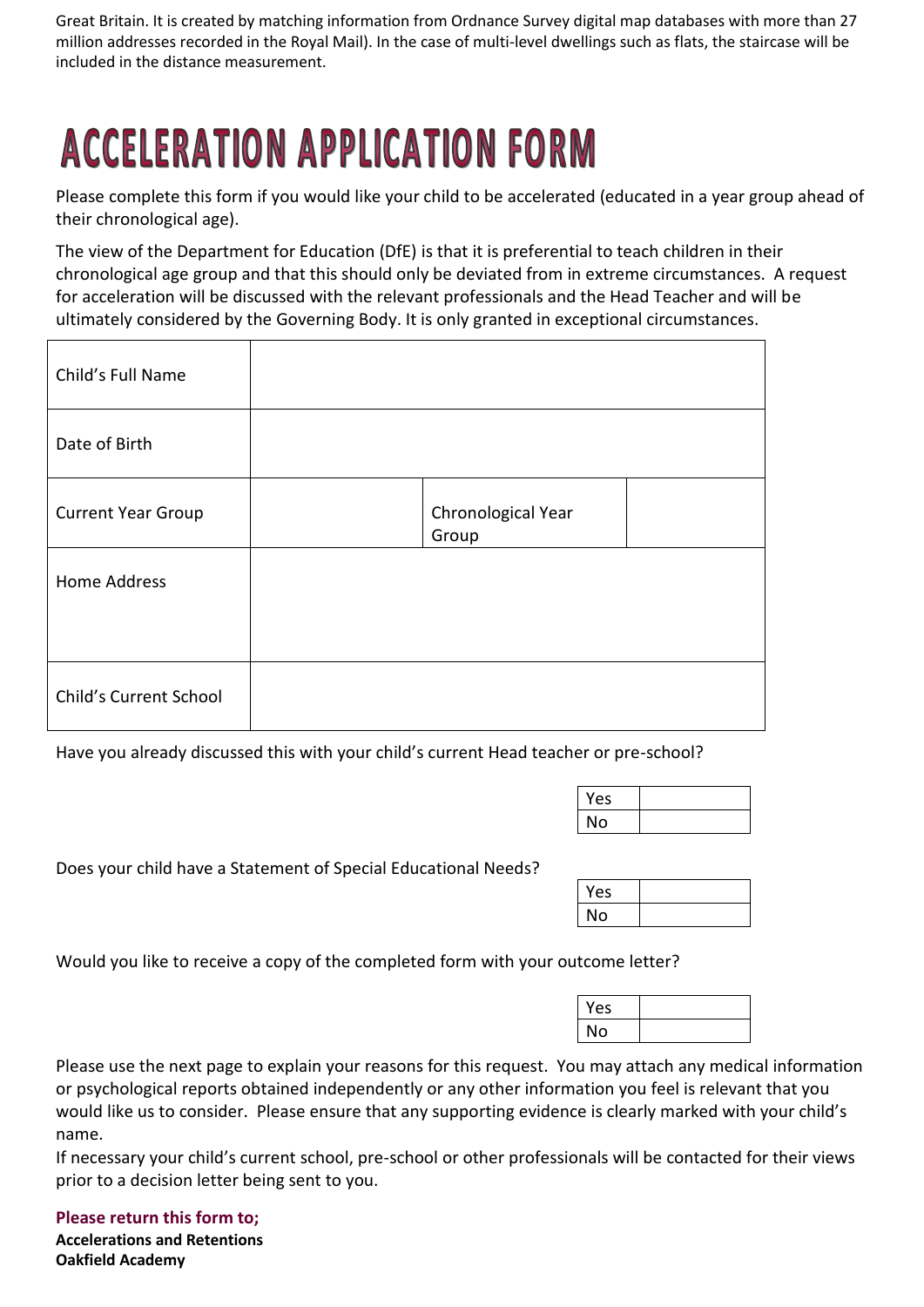**Oakfield Road Frome Somerset BA11 4JF**

**Reasons for Acceleration:**

I understand that in signing this form I am requesting that my child is accelerated and that if the acceleration is agreed my child will need to remain in education until the statutory school leaving age.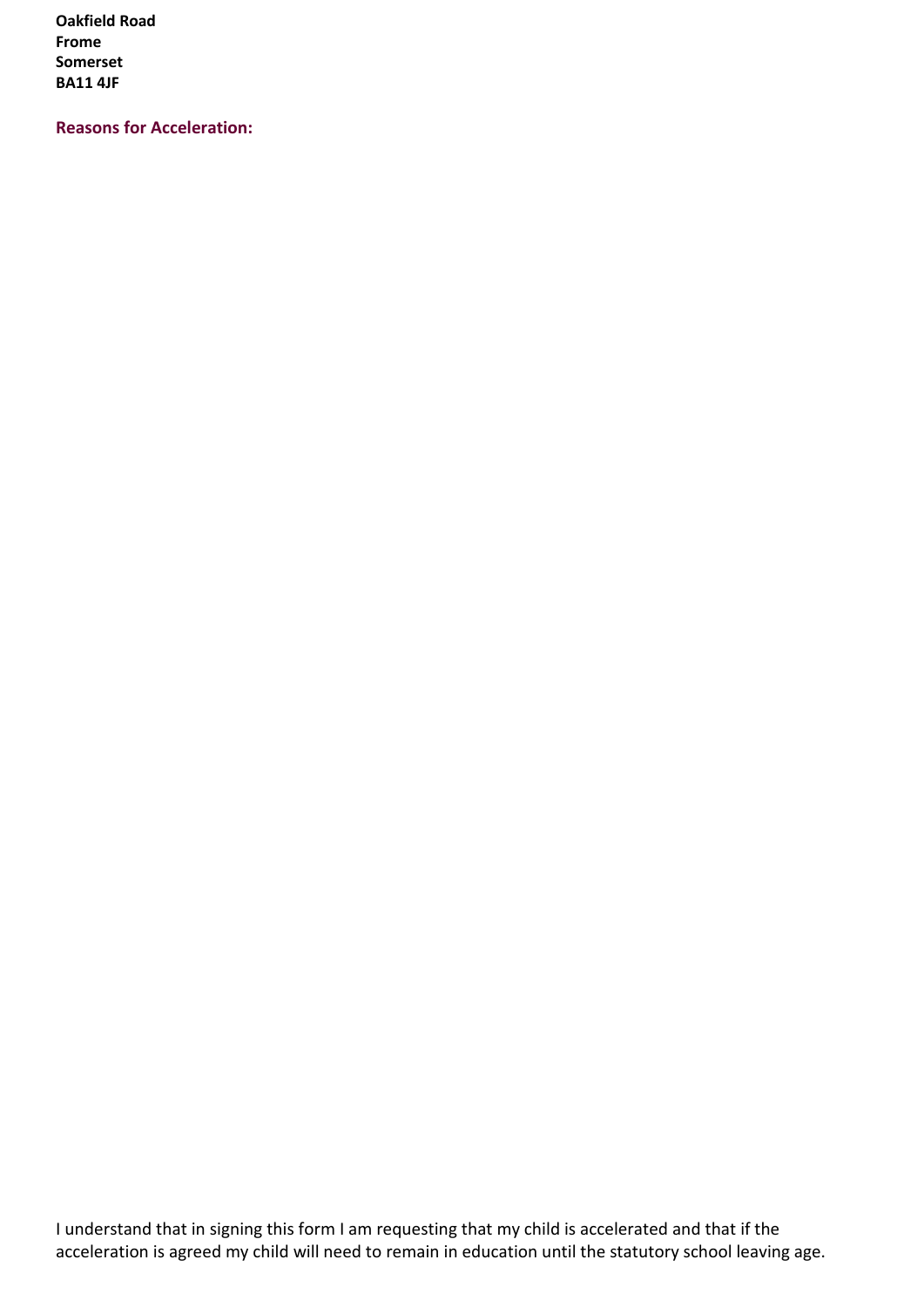## **RETENTION APPLICATION FORM**

Please complete this form if you would like your child to be retained (educated in a year group behind their chronological age).

The view of the Department for Education (DfE) is that it is preferential to teach children in their chronological age group and that this should only be deviated from in extreme circumstances. A request for retention will be discussed with the relevant professionals and the Head Teacher and will be ultimately considered by the Governing Body. It is only granted in exceptional circumstances.

| <b>Child's Full Name</b>      |                                    |  |
|-------------------------------|------------------------------------|--|
| Date of Birth                 |                                    |  |
| <b>Current Year Group</b>     | <b>Chronological Year</b><br>Group |  |
| <b>Home Address</b>           |                                    |  |
| <b>Child's Current School</b> |                                    |  |

Have you already discussed this with your child's current Head teacher or pre-school?

| Yes |  |
|-----|--|
| No  |  |

Does your child have a Statement of Special Educational Needs?

| Yes |  |
|-----|--|
| No  |  |

Would you like to receive a copy of the completed form with your outcome letter?

| Yes |  |
|-----|--|
| No  |  |

Please use the next page to explain your reasons for this request.

You may attach any medical information or psychological reports obtained independently or any other information you feel is relevant that you would like us to consider. Please ensure that any supporting evidence is clearly marked with your child's name.

If necessary your child's current school, pre-school or other professionals will be contacted for their views prior to a decision letter being sent to you.

**Please return this form to:**

**Accelerations and Retentions Oakfield Academy Oakfield Road Frome**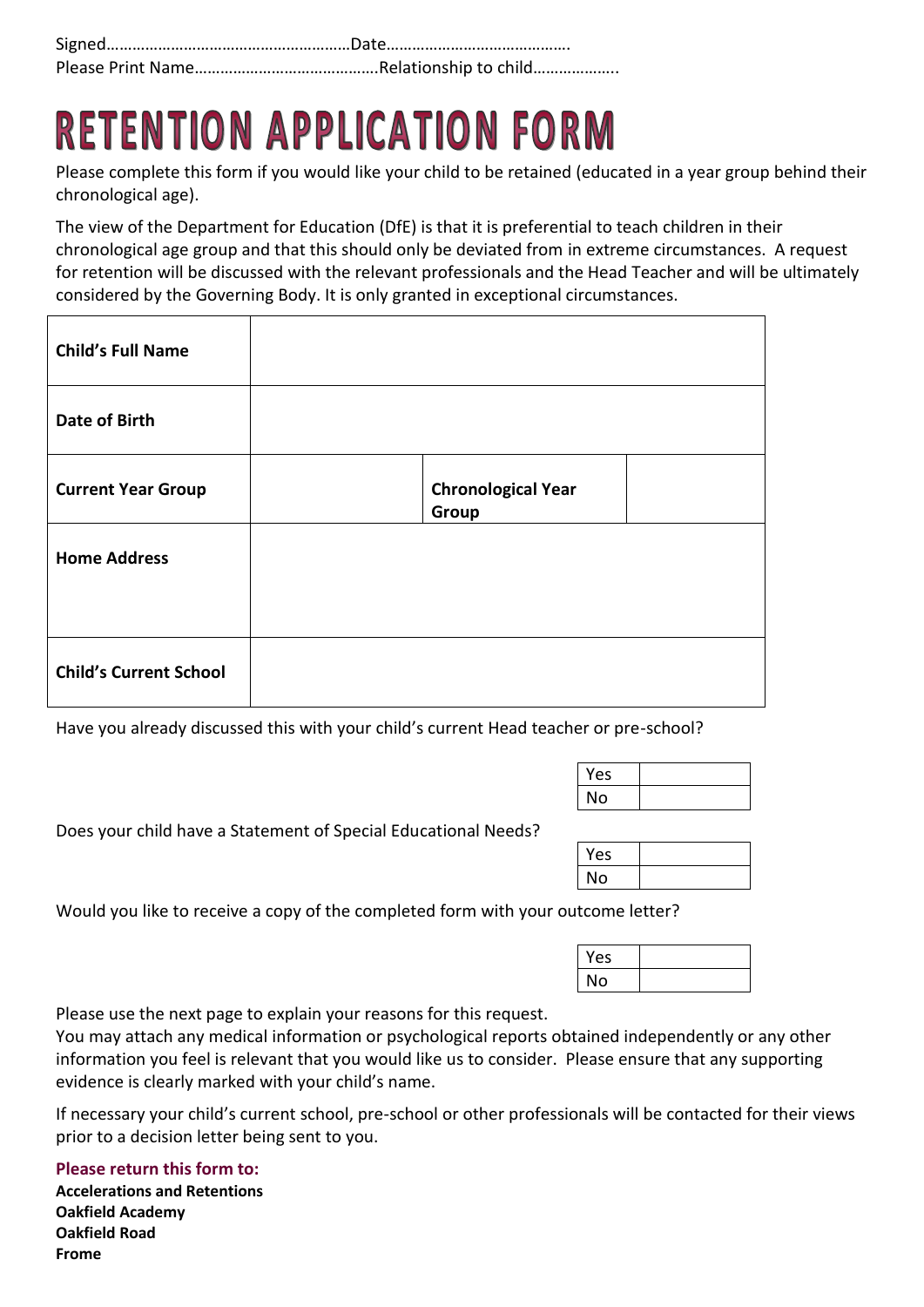**Somerset BA11 4JF**

#### **Reasons for Retention:**